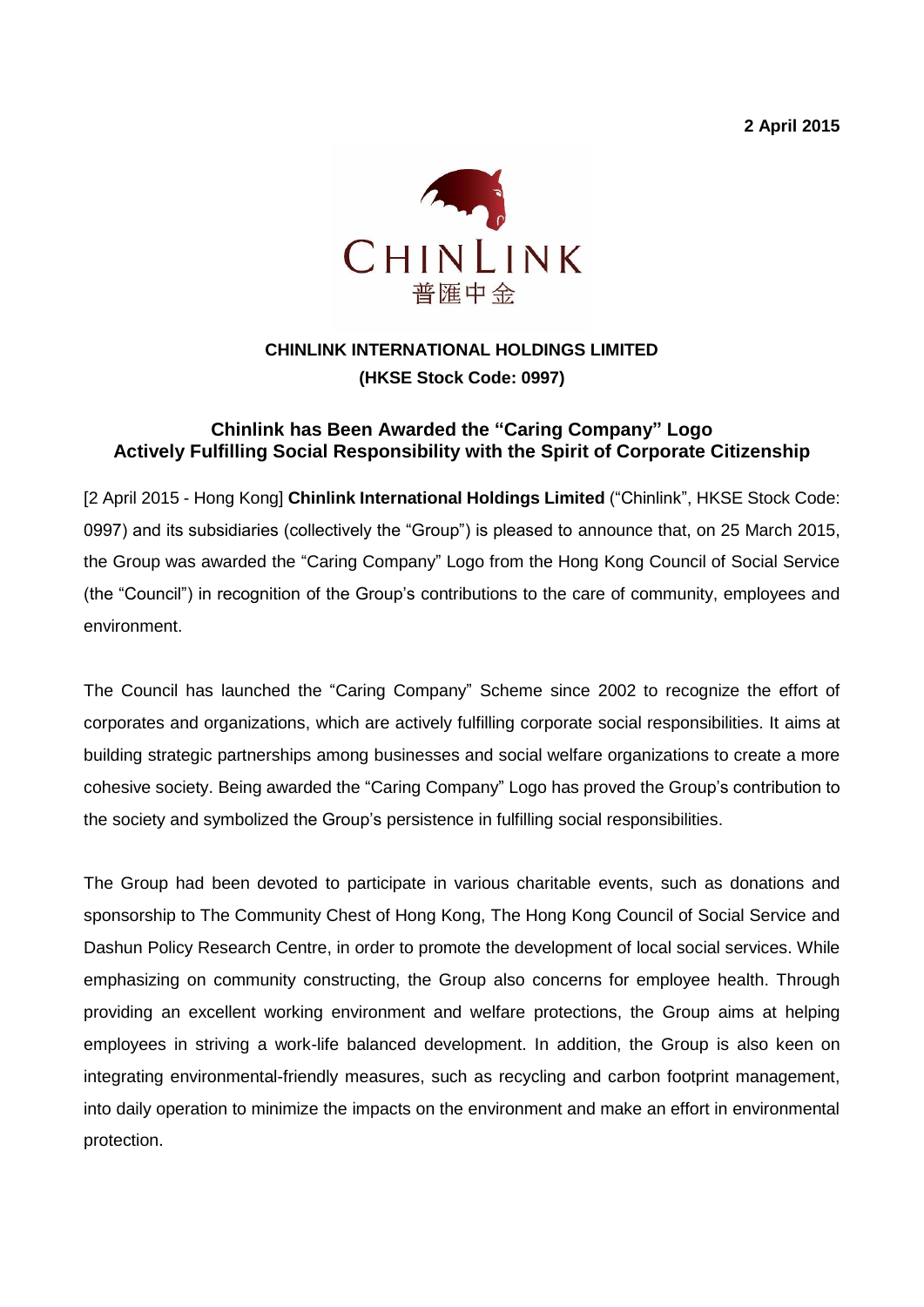Mr. Siu Wai Yip, Executive Director of Chinlink, said, "Being awarded the 'Caring Company' Logo affirms the Group's determination and effort in fulfilling corporate social responsibility. As a responsible corporate citizen, Chinlink should make good use of our own resources and influence to make positive contributions to the community. We believe that fulfilling corporate social responsibility is an ongoing and long-term commitment. In future, we will continue to practise good corporate citizenship spirit in aspects of caring community, employees and environment through participating in various types of activities. With such endeavor, we will assist to build a cohesive community and promote sustainable development of the society."



The representatives of Chinlink International Holdings Limited, Ms. Joanne Lee, Corporate Development Director; Ms. Rebecca Chan, Corporate Communications Manager and Ms. Angel Leung, Executive Assistant, attended "Caring Company" Partnership Expo 2015 and received the certificate of "Caring Company" Logo.

*- End -*